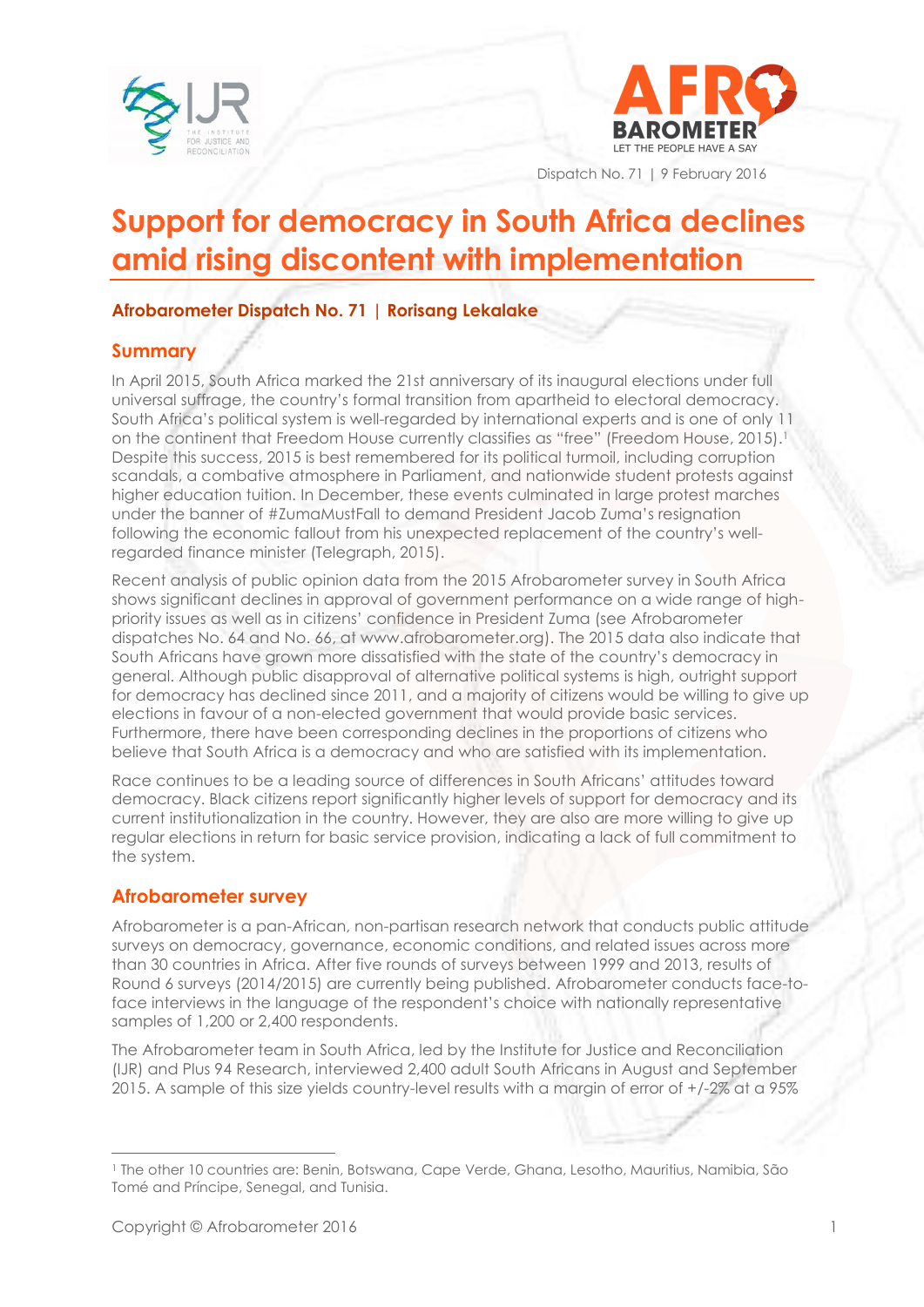

confidence level. Previous surveys were conducted in South Africa in 2000, 2002, 2004, 2006, 2008, and 2011.

### **Key findings**

- Support for democracy has declined from 72% of South Africans in 2011 to 64% in 2015, which is slightly below the continental average (67%). Support for democracy is higher than average among better-educated, rural, younger, and black South Africans.
- Six of 10 South Africans (61%) say they are willing to forego elections in favour of a non-elected government that would guarantee basic services such as safety, rule of law, housing, and jobs.
- Substantial majorities of South Africans reject alternatives to democracy, with public disapproval highest for one-man rule (80%), followed by a return to apartheid (77%), one-party rule (72%), and military rule (67%). Only 44% of white South Africans reject a hypothetical return to apartheid, while 30% would support such an initiative and 26% are ambivalent or "don't know."
- **Less than half (47%)** of respondents say the country is a "full democracy" or "a democracy, but with minor problems," a 19–percentage-point decrease since 2011.
- Public satisfaction with the country's democracy has also declined significantly since 2011, from 60% to 48%.

#### **Support for democracy**

On average since 2000, about two-thirds (64%) of South Africans have said that "democracy is preferable to any other kind of government." Support for democracy gradually increased from 60% in 2000 to a peak of 72% in 2011 but has since declined by 8 percentage points (Figure 1).

Comparison with 35 other African countries covered by Afrobarometer Round 6 surveys shows that this level is slightly below average (67%). Support for democracy on the continent varies widely, from almost nine in 10 Burundians (86%) to only four in 10 Sudanese citizens (44%).

In South Africa, levels of support for democracy vary significantly by residential location, age, education level, and race, though not by gender (Figure 2). Rural residents (68%) are more likely to support democracy than urbanites (61%), and younger respondents (ages 18-49 years) show greater support than those ages 50 years and older (66% vs. 57%). Preference for democracy increases with education, from 56% of citizens with no formal education to 65% of those with at least secondary education. Disaggregation by race shows that black South Africans have the highest levels of support (67%), followed by Coloured (57%), Indian (56%), and white (49%) South Africans.

Despite stated support for democracy, six in 10 citizens (61%) would be willing to give up regular elections in favour of a non-elected government that could deliver basic services. According to this alternative measure, support for democracy was at its peak in 2002 – the only survey in which a majority (55%) of South Africans said they would be "unwilling" or "very unwilling" to give up elections in favour of a non-elected government (Figure 3).

Disaggregation of 2015 responses shows modest differences by location and gender, and no clear pattern by education level. Interestingly, willingness to give up elections decreases with age: Citizens aged 50 and older are least willing (56%), compared to 61% of those aged 30-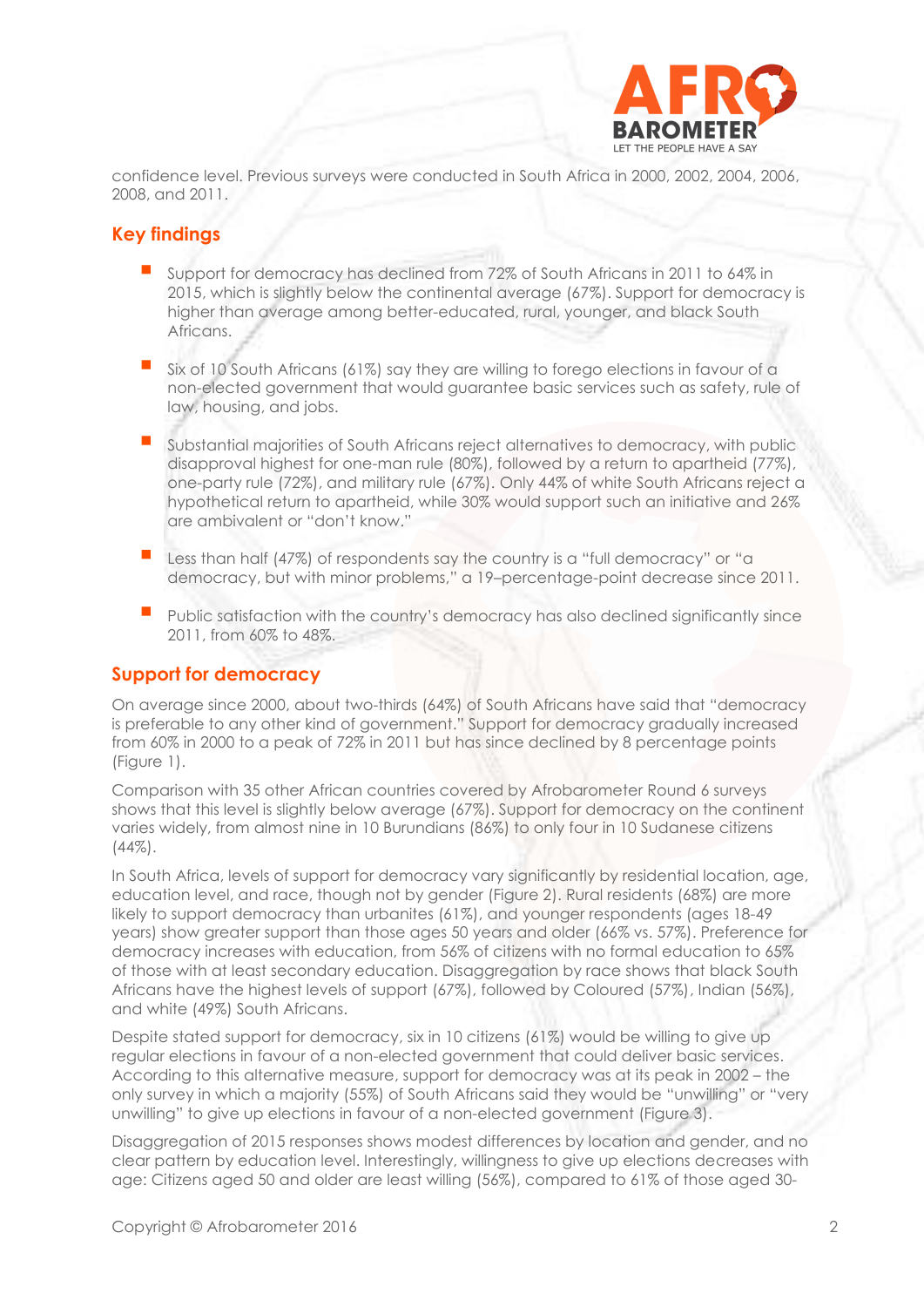

49 years and 65% of youth aged 18-29. Black respondents are significantly more willing to accept non-democratic rule (64%) than minority race groups (52%, on average) (Figure 4).



**Figure 1: Support for democracy** | South Africa | 2000-2015

**Respondents were asked:** *Which of these three statements is closest to your own opinion? Statement 1: Democracy is preferable to any other kind of government. Statement 2: In some circumstances, a non-democratic government can be preferable. Statement 3: For someone like me, it doesn't matter what kind of government we have. Note: Due to rounding, categories may not always total 100%.*



| <b>Figure 2: Support for democracy</b>   by social attributes   South Africa   2015 |  |  |
|-------------------------------------------------------------------------------------|--|--|
|-------------------------------------------------------------------------------------|--|--|

*(% who say "democracy is preferable to any other kind of government")*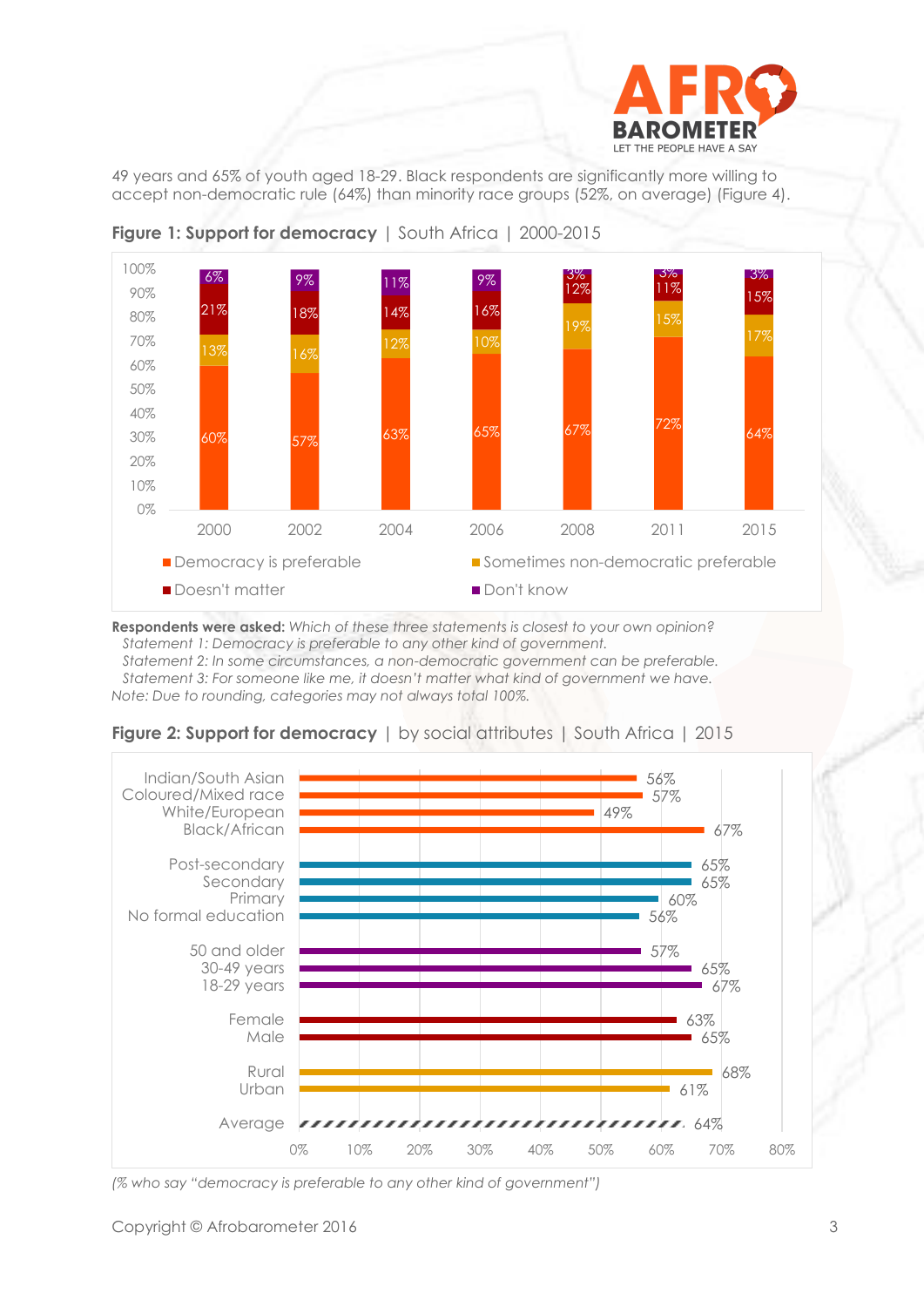



**Figure 3: Willingness to give up elections** | South Africa | 2000-2015

**Respondents were asked:** *If a non-elected government or leader could impose law and order, and deliver houses and jobs, how willing or unwilling would you be to give up regular elections and live under such a government?*





*(% "willing" or "very willing")*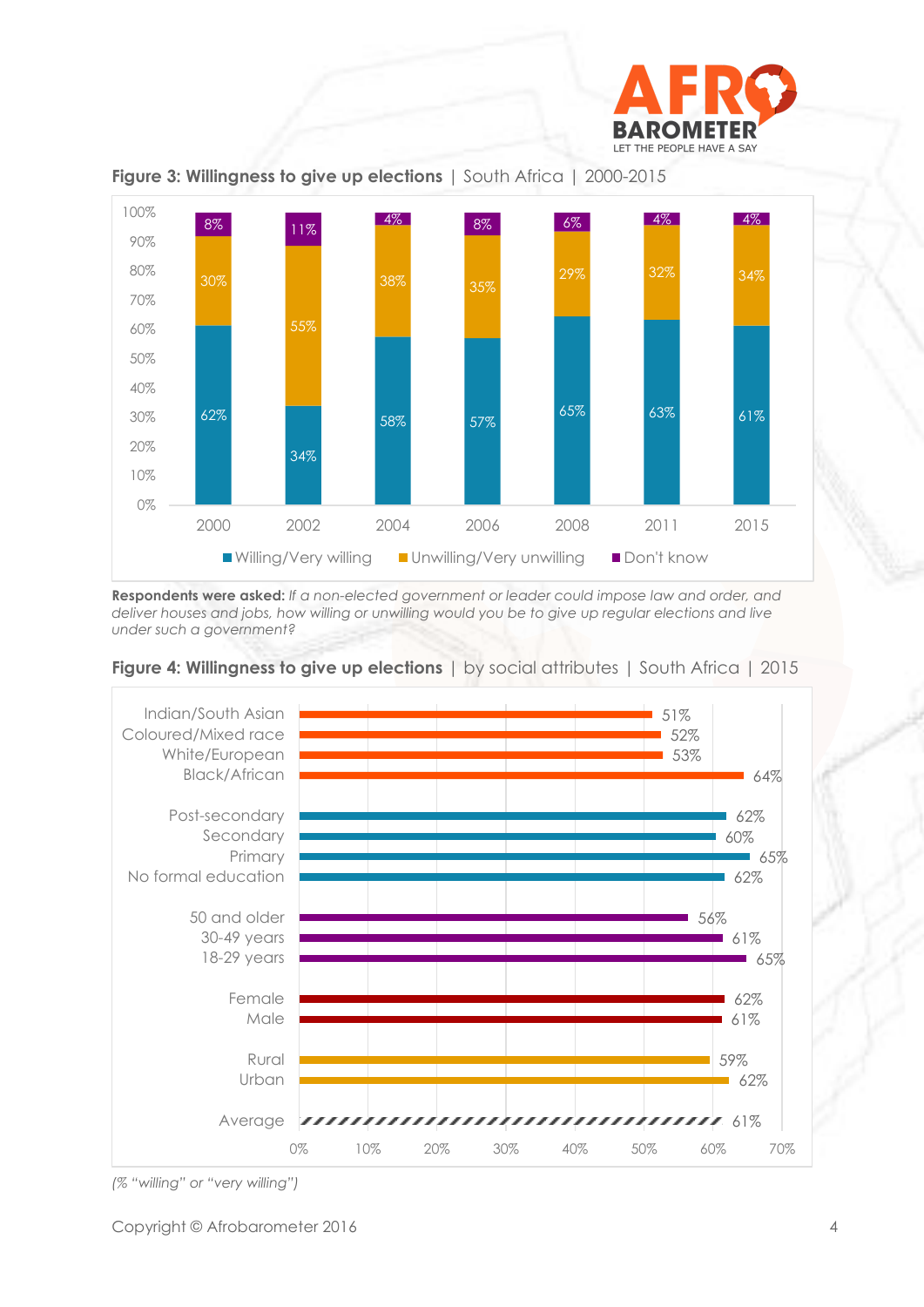

# **Rejection of alternative regimes**

Mattes and Bratton (2003) argue that "[while] it is necessary for committed democrats to profess support for democracy, it is not sufficient" as a measure of support for democracy in part because of potential variation in interpretations of democracy (p. 3). Consequently, commitment to democracy should also incorporate the rejection of real-world alternative political systems. As shown above, although six in 10 South Africans (64%) profess their support for democracy, almost the same proportion (61%) say they would be willing to forego elections in exchange for basic service provision.

At present, strong majorities of South Africans disapprove of one-man rule (80%), one-party rule (72%), and military rule (67%), in addition to rejecting a hypothetical return to the apartheid system (77%). These measures of disapproval are currently at peak levels since 2000 except for disapproval of military rule, which was 10 percentage points higher in 2000/2002 (Figure 5).

Comparison with the rest of the continent shows that South Africans' rejection of one-party and military rule is below the African average (by about 6 percentage points), while disapproval of one-man rule matches the average of 80%.

Despite a substantial rise in the proportion of citizens who reject apartheid rule (from 65% in 2000 to 77%), analysis by race shows significant differences in disapproval levels. Unsurprisingly, black South Africans report the highest levels of disapproval (82%), followed by majorities of both Coloured (73%) and Indian (61%) respondents. But only a minority of white South Africans (44%) say they "disapprove" or "strongly disapprove" of returning to the apartheid system, while 30% would endorse such an initiative and a further 26% say they "neither approve nor disapprove" (23%) or "don't know" (3%) (Figure 6).



#### **Figure 5: Rejection of alternative regimes** I South Africa 1 2000-2015

**Respondents were asked:** *There are many ways to govern a country. Would you disapprove or approve of the following alternatives?*

- *Only one political party is allowed to stand for election and hold office.*
- *The army comes in to govern the country.*
- *Elections and Parliament are abolished so that the President can decide everything.*
- *If the country returned to the old system we had under apartheid.*

*(% "disapprove" or "strongly disapprove")*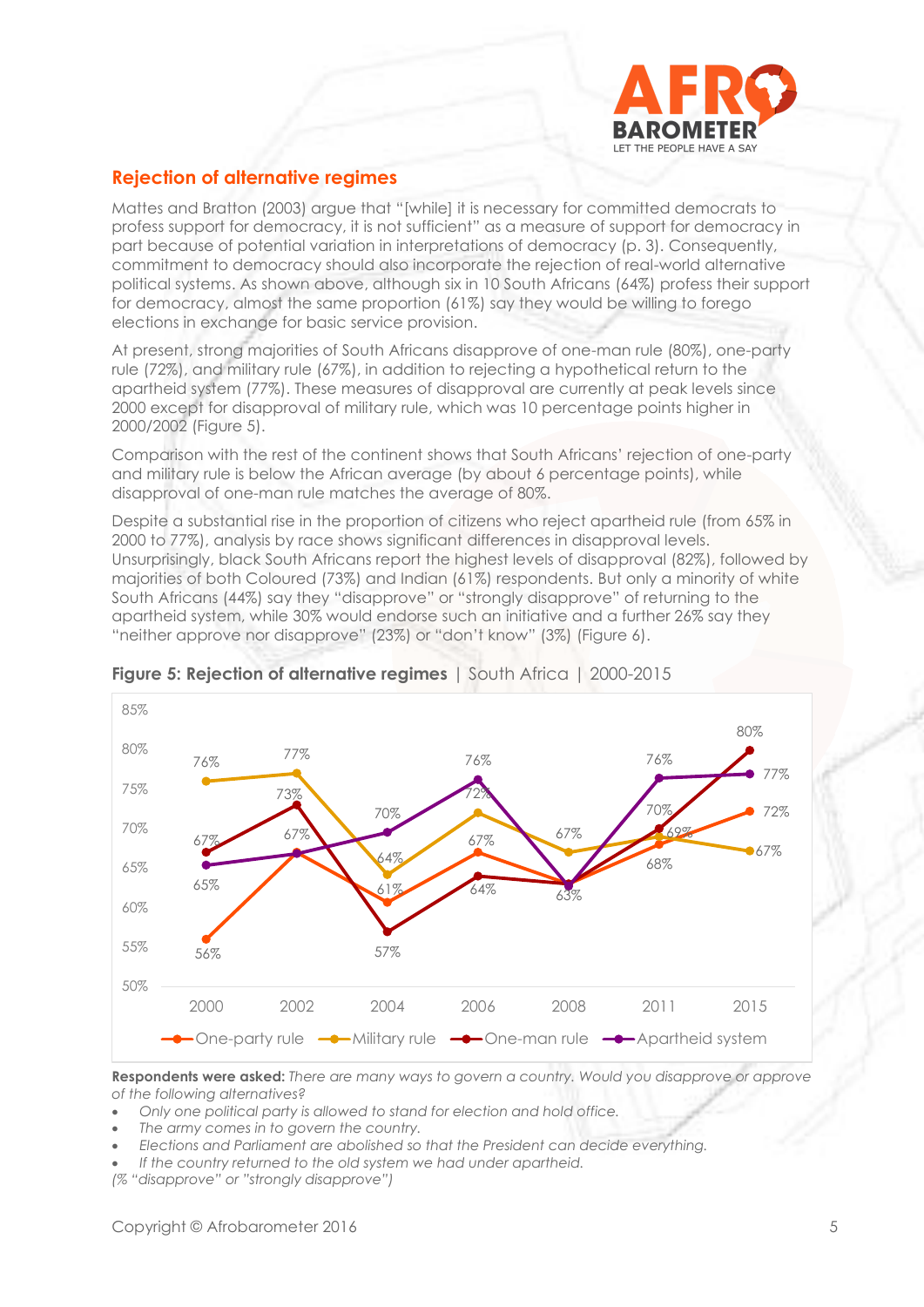



**Figure 6: Rejection of apartheid system** | by race | South Africa | 2015

# **Evaluations of South Africa's democracy**

Both perceptions of the extent of democracy in South Africa and public satisfaction with its implementation have declined significantly since 2011 (Figure 7), mirroring steep drops during the periods 2000-2002 and 2004-2008 that may reflect some of the controversies of the Thabo Mbeki presidency, such as his denial of the link between HIV and AIDS, his policy of "quiet diplomacy" following Zimbabwe's 2008 elections, and his conflict with now-President Zuma over control of the ruling African National Congress (ANC).

The belief that South Africa is a "full democracy" or "a democracy, but with minor problems" has dropped by 19 percentage points since 2011, from 66% of respondents to 47%. Fully half (50%) of South Africans now say that their country is "not a democracy" or "a democracy with major problems." Similarly, satisfaction has decreased from a majority of 60% in 2011 to a minority of 48% who now say they are "fairly satisfied" or "very satisfied" with the way democracy is working in South Africa.

Comparison with 35 other countries in the Afrobarometer data set indicates that although South Africans' satisfaction with democracy is significantly lower than in 2011, it is still slightly above the continental average of 44%. Conversely, the perceived extent of democracy in the country (47%) is slightly below the continental average (49%). But of the 11 African countries characterized as "free" by Freedom House, only Lesotho (37%) and Tunisia (38%) recorded lower levels on this measure.

The perceived extent of democracy in South Africa varies only slightly by gender and age. However, rural residents (59%) are significantly more likely to believe that South Africa is a "full democracy" or one with "minor problems" than urban residents (41%). So are respondents with at least primary education (average of 47%) compared to those with no formal schooling (36%). Analysis by race indicates that this perception is highest among black respondents, at 52%, and ranges as low as 28% among white South Africans (Figure 8).

Satisfaction with democracy follows similar patterns, but the pattern by education levels is unclear. Again, black respondents are the only race group with a majority of satisfied citizens, at 53%, while this proportion ranges as low as 24% among Indian and 28% among white South Africans (Figure 9).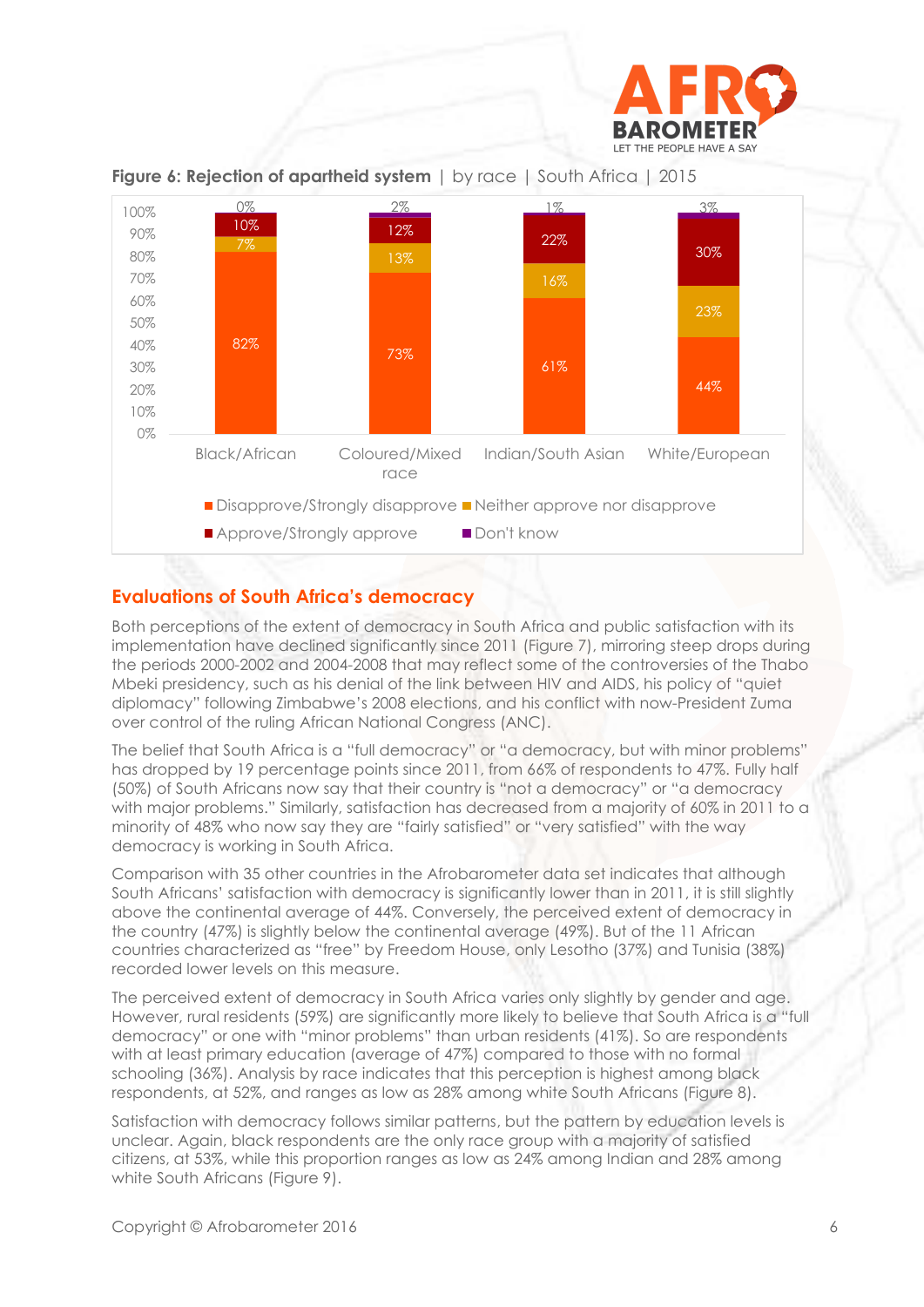



**Figure 7: Extent of democracy and satisfaction with democracy** | South Africa | 2000-2015

#### **Respondents were asked:**

- *In your opinion, how much of a democracy is South Africa today?*
- *Overall, how satisfied are you with the way democracy works in South Africa?*

**Figure 8: Extent of democracy** | by social attributes | South Africa | 2015



*(% "a full democracy" or "a democracy, but with minor problems")*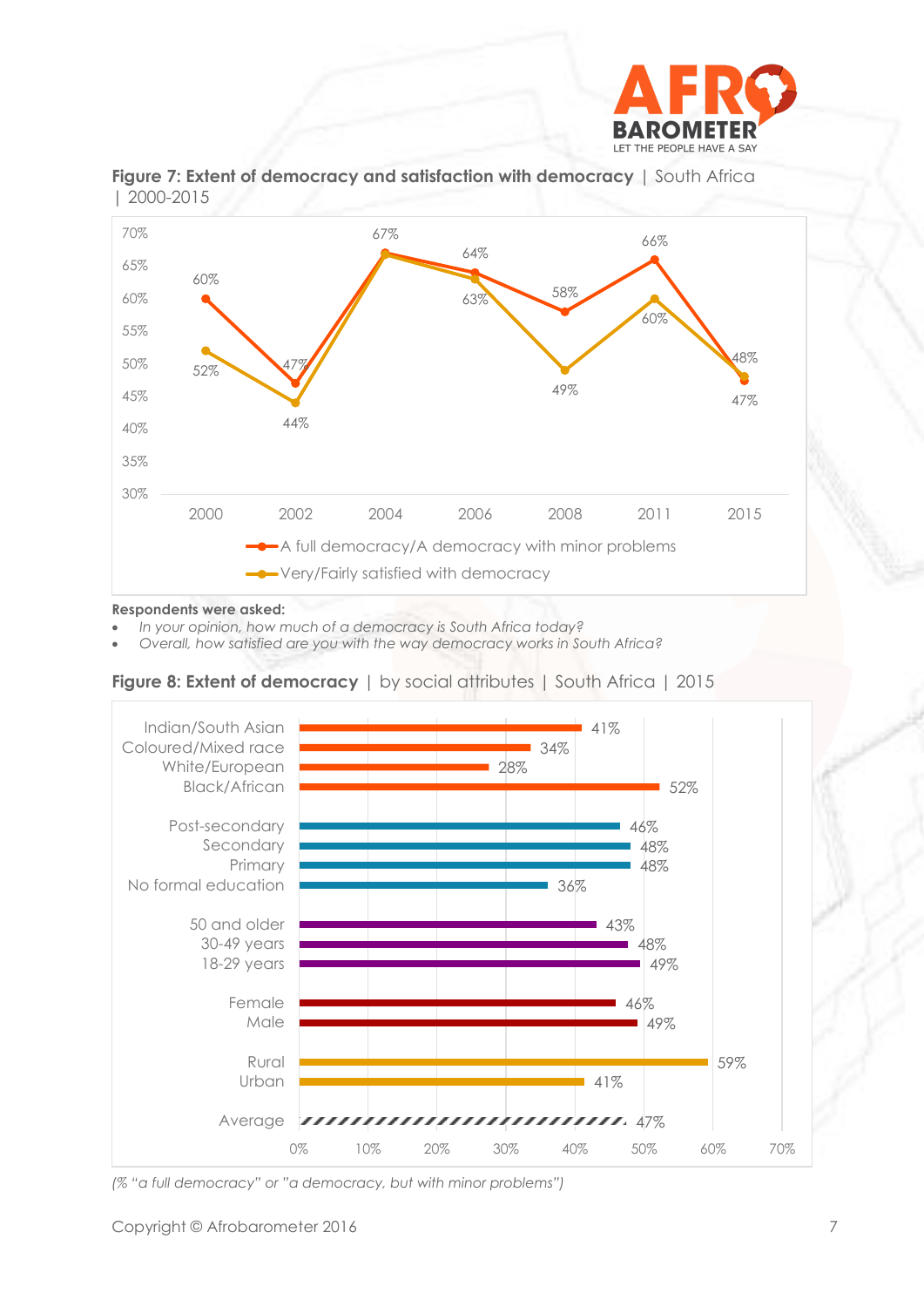



**Figure 9: Satisfaction with democracy** | by social attributes | South Africa | 2015

*(% "fairly satisfied" or "very satisfied")*

#### **Conclusion**

Results of recent public opinion research suggest that increasing dissatisfaction with South Africa's current leadership has spilled over into waning support for democracy itself. Despite the country's successes since its 1994 transition, South Africans generally have slightly lower levels of pro-democratic attitudes than the continental average. Support for democracy has declined since 2011, and although disapproval of non-democratic alternative regimes is high, a majority of citizens are willing to give up regular elections in favour of basic service provision. Furthermore, less than half of South Africans believe that the country is a "full democracy" or "a democracy, but with minor problems," and less than half are at least "fairly satisfied" with its current implementation.

> To further explore this data, please visit Afrobarometer's online data analysis facility at www.afrobarometer.org/online-data-analysis.